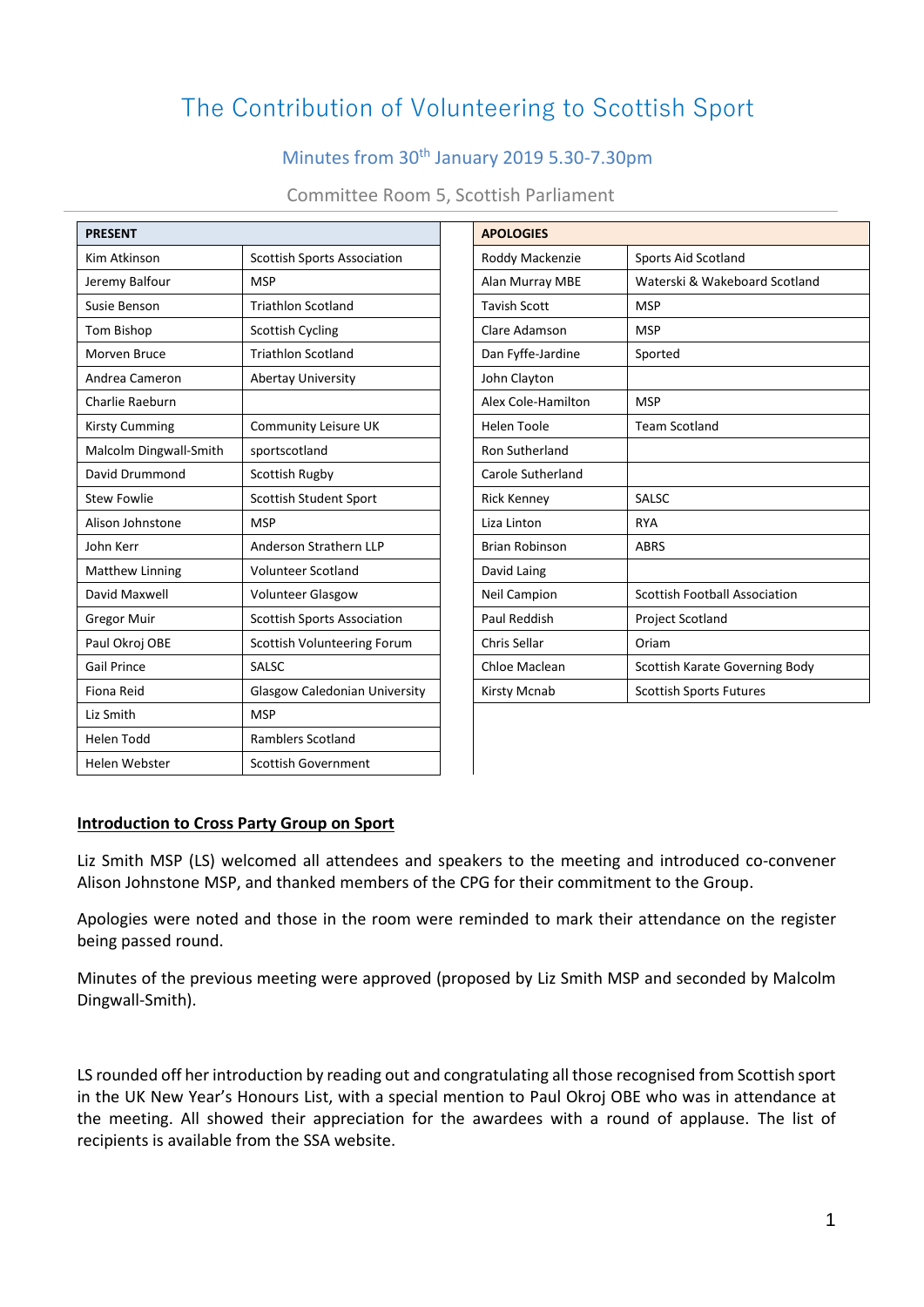#### **Presentation Summaries & Discussion**

- **Helen Webster** (HW) **– Scottish Government**
- **Matthew Linning** (ML) **– Volunteer Scotland**

#### **Helen Webster – Scottish Government**

HW presented on the upcoming Volunteering Outcomes Framework and outlined the government position, namely that the underpinning concept of 'volunteering is a good thing' has been added to by explicit recognition and strategic commitment to volunteering from government.

The Framework has been developed in response to the knowledge that changing populations and demographics will mean volunteer-involving organisations (VIOs) have to do something differently, and cannot be complacent or rely on their current volunteer base. That includes working to better access more diverse groups with 'volunteer potential'.

Among the Framework objectives are to set out a coherent and compelling narrative for the benefits of volunteering, and marry the existing data and knowledge of benefits with actual real world practice and actions.

The breadth of the Framework places volunteering as a policy driver across government, as volunteering, both formal and informal, impacts across a wide variety of sectors.

#### **Matthew Linning – Volunteer Scotland**

ML provided a background on volunteering and its context in sport, using data from the Scottish Household Survey 2016.

ML noted that the session could have been called 'the contribution of Scottish sport to volunteering', as the rates of those involved in sport as volunteers are much above the national average. On the 2016 figures, the national average for involvement in volunteering was 27% but was 36% for those who participate in sport.

Despite these figures, it is key to remember that virtually half of the Scottish population has never volunteered, and that the benefits for individuals, to their physical and mental health, among other areas, are most prevalent when they volunteer on a regular basis.

Sport is in a generally positive position – 17% of all adults that are volunteering are in sport/exercise sector (the fifth most popular). For young people, 49% of those volunteering are doing so in a sporting context. In total, there is not far short of 300,000 volunteers who are involved in sporting activity.

ML lauded the connection between sports participation and volunteering, noting that if you're active in sport, you are more than twice as likely to volunteer, meaning sport punches well above its weight in terms of volunteering.

Sport also benefits from the involvement of individuals with clubs and associations, which also leads to a greater engagement in volunteering. Further to this, sport has excellent reach into deprived communities, with higher rates of volunteers compared to the national average in those quintiles.

The most recent data analysis has tried to outline what the benefits of volunteering are, who benefits, why do they benefit and whether there are losers as well as winners.

Mental health benefits have the strongest body of evidence, with reduction of social isolation and loneliness and improvement to conditions such as Post-Traumatic Stress Disorder cited. There is strong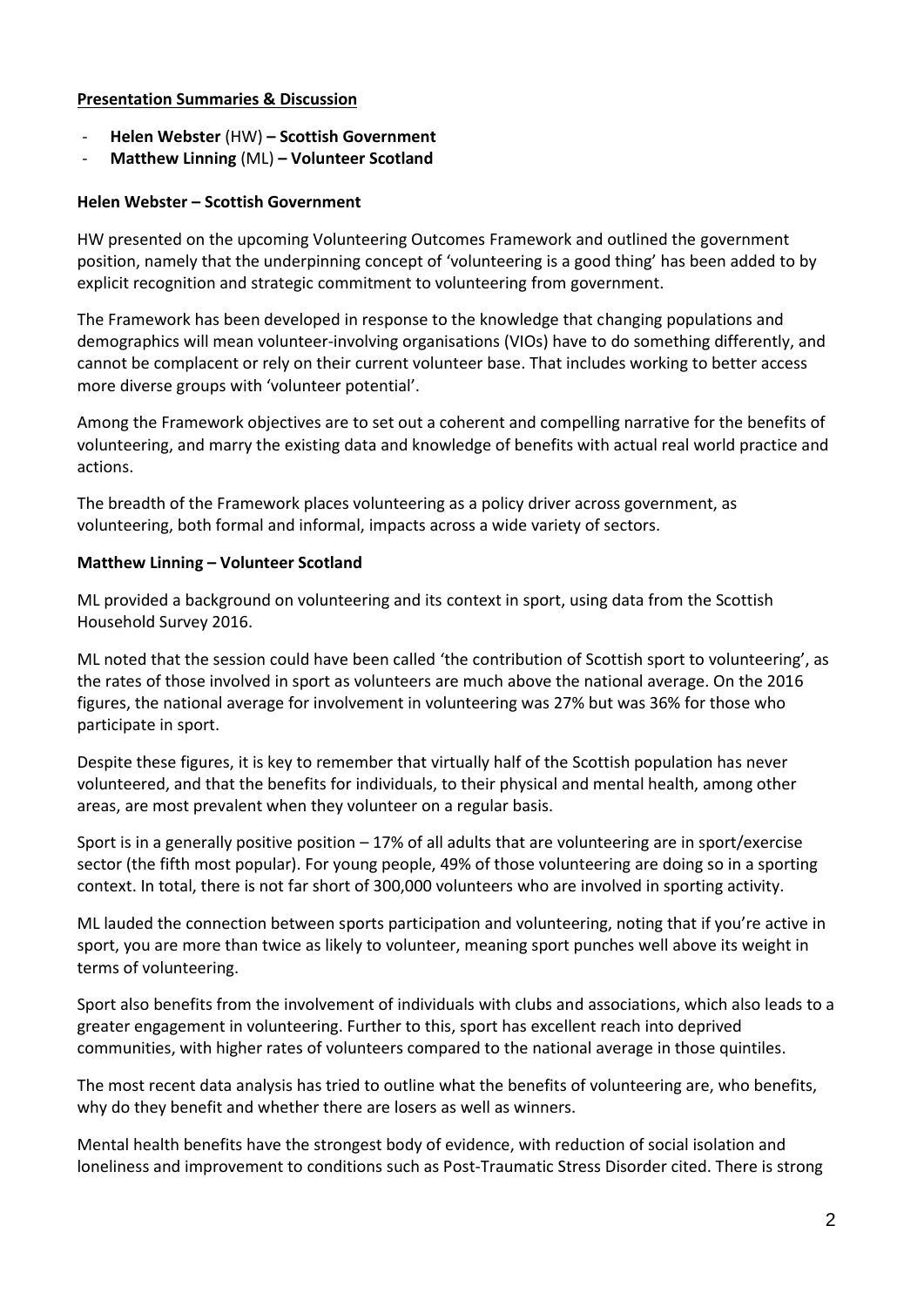evidence of benefits to physical health too, and there is a symbiotic relationship between positive effects on mental and physical health.

The research also suggests that volunteering is most beneficial to those with challenges, for example those who have an absence of 'role identities' or people with mental ill health. Again, the benefits come from regular volunteering, and from engaging out of altruism rather than personal gain. Benefits are also seen when volunteers receive proper recognition.

Among the gaps in the research is the effect of a volunteer's role, and the management of their role, on both the benefits seen and in longevity of volunteerism.

ML also noted some potential negative effects of volunteering for some individuals, including role strain, stress and burnout, which can all lead to people volunteering less or stopping altogether.

ML concluded that, overall, 'volunteering in sports' is a good news story. Sport has the attraction, participation, engagement and reach to continue to bring positive volunteering statistics in the future. In order to do so, among the next steps required are ensuring volunteering policies and practices are in place to support volunteers as much as possible, and to improve the participant-to-volunteer pathway so that more people become dedicated volunteers in the future.

LS introduced Paul Okroj OBE (PO), Scottish Volunteering Forum and opened the panel (PO, HW, ML) to questions.

#### **Key Discussion Points**

Among the key discussion points were around how to best measure qualitative data, including the impact on deprived sectors and demonstrating that those who get the most benefit from regular volunteering are those who are currently the least engaged. Proactive community engagement is required, with a focus on participation which ultimately leads to more volunteers.

Fiona Reid (FR), from Glasgow Caledonian University, cited research projects around host city volunteers from the Commonwealth Games in Glasgow in 2014, in which those surveyed reported that volunteering at the Games had made a difference to their lives, but that the shift to regular volunteering had been a step too far for many.

FR agreed that the participation-to-volunteer pathway needs to be improved, possibly by better understanding the link between club membership and volunteering, and understanding what mechanisms underpin the health and wellbeing benefits to be gained.

HW noted that a challenge lies in the fact that there is no single set of circumstances that lead to benefits, and that there is a responsibility on all in the sphere to try and ensure a high quality volunteering experience.

PO added that the specifics of the person and the role are important. Further research is required on why individuals stop volunteering. The upcoming Framework will be useful, but it has be accompanied by organisations being volunteer-led in their thinking and communicating with their volunteers.

Jeremy Balfour MSP raised the issue of young volunteers dropping off at age 18, and how to better keep people, and a broader spectrum of people, engaged.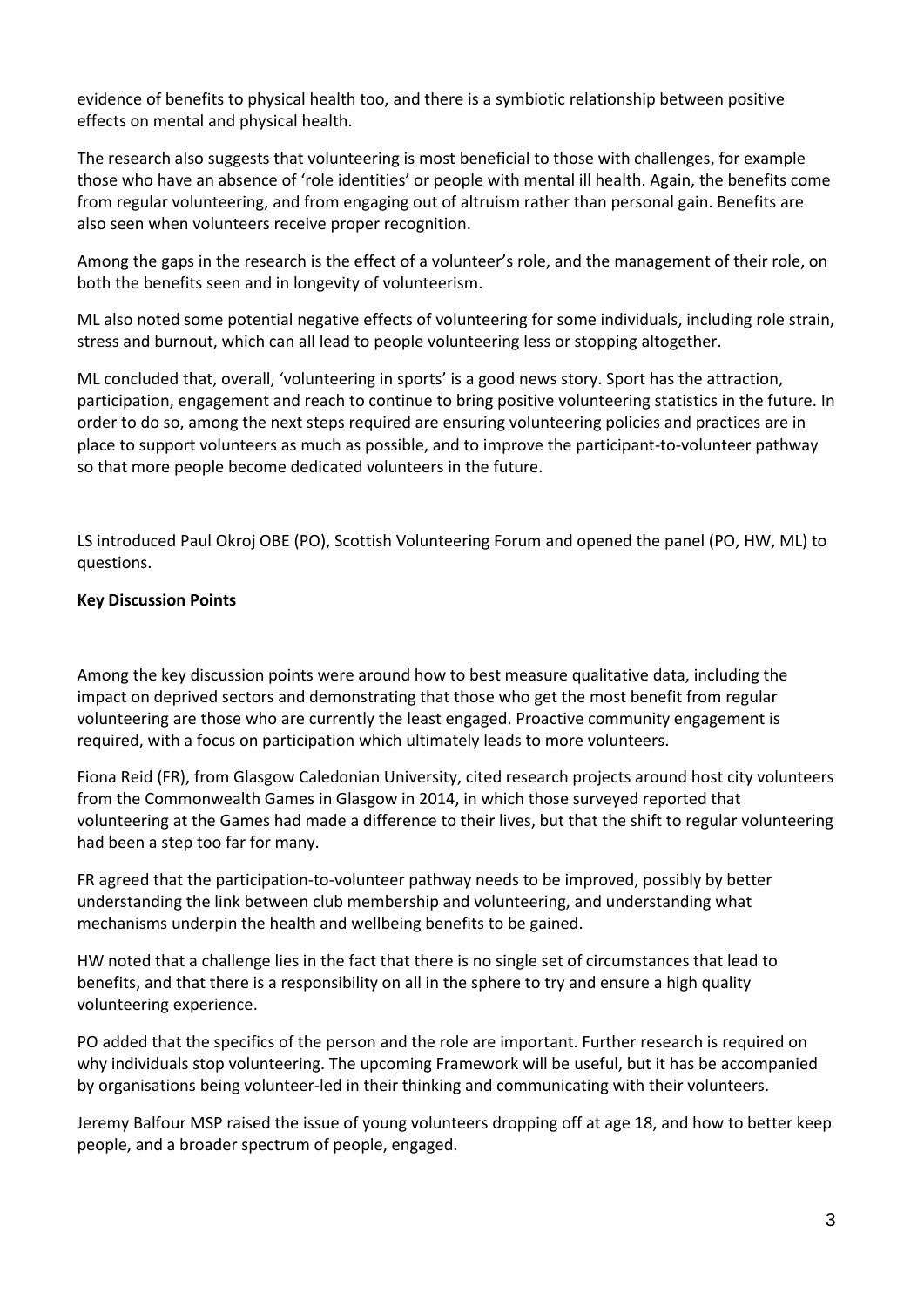The most significant drop off comes when young people first enter the world of work, and that is hard to address. In recent years there has been significant focus on youth volunteering programmes, which leads to high volunteer numbers, but the original push factors disappear when young people reach working age.

PO noted that it would be useful to get volunteering on the agenda at a younger age, with a network of local ambassadors. Consideration must be given to what the position will be in 15 years' time if trends continue.

PO added that despite the importance of top-down efforts such as the Framework, word of mouth remains the most successful recruitment policy for volunteers in Scotland.

John Kerr, Anderson Strathern LLP, suggested that there is a crisis point among volunteers in sport, and that access to sufficient volunteers is constantly challenging. One reason may be the extent of regulation and excessive professionalization and bureaucracy that prevents people easily volunteering.

The panel agreed that this challenge is not unique to volunteers in sport. Changing lives are creating pressures around how people want to use their time. Organisations need to communicate better with volunteers and potential volunteers, and the competition for volunteer time is very intense.

Stew Fowlie (SF), Scottish Student Sport, noted that sport volunteering is often driven by necessity and organisations can't be complacent. SF raised the issue of funding, noting that there is not money readily available to invest in ensuring that organisations are doing volunteer management well.

Encouraging volunteering through the life course should be a priority. The lack of longitudinal data sets makes it harder to track life course volunteering. Ease of access to volunteering also needs to be examined, to make it easier to return and keep a track of an individual's volunteer history.

Tom Bishop (TB), Scottish Cycling, cited the different strands of volunteers within cycling, from coaching to ensuring the smooth running of events. TB suggest that there should be a duty of care on the part of SGBs to watch for burnout among their volunteers and work better at success planning, keeping ahead of when volunteer may drop out. TB also noted that there is generational knowledge that older volunteers could be passing onto younger ones, helping them get benefits from volunteering and stay engaged longer.

Charlie Raeburn gave examples of volunteers running local facilities in other nations, and noted that the role of the volunteer is not taken seriously enough in the UK.

PO suggested looking at other practices to see which volunteer roles should organisations be adapting and piloting to allow volunteers to take ownership and be more engaged.

Malcolm Dingwall-Smith, sportscotland, raised the point that volunteers in sport are often engaged because they want to be involved in that sport, and it would otherwise not be possible without their efforts. The definition of volunteering also leads to some grey areas, where volunteers may do some paid work, and some voluntary work on top of that, and subsequently not classify themselves as volunteers within the survey data.

Some clarity may come from the next round of Scottish Household Survey results, as this will include more figures around informal volunteering.

#### **Key Actions Requested Following The Meeting:**